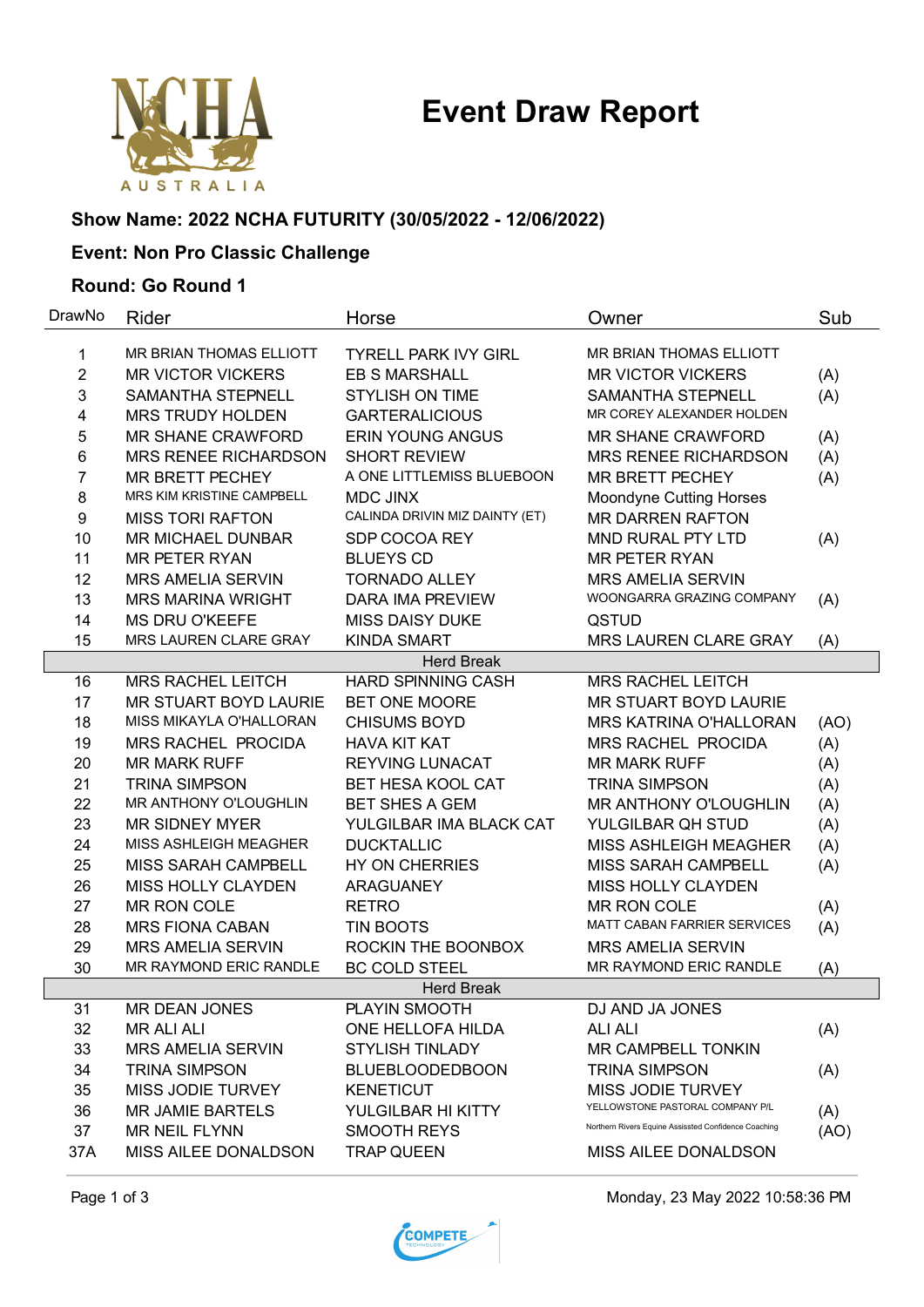# **Event Draw Report**



## **Show Name: 2022 NCHA FUTURITY (30/05/2022 - 12/06/2022)**

# **Event: Non Pro Classic Challenge**

#### **Round: Go Round 1**

| DrawNo | Rider                        | Horse                            | Owner                                 | Sub  |
|--------|------------------------------|----------------------------------|---------------------------------------|------|
| 38     | <b>MR MITCHELL FRAZER</b>    | <b>WHISKEY HIGH</b>              | <b>MR MITCHELL FRAZER</b>             | (A)  |
| 39     | <b>MRS FLEUR PHILIP</b>      | THE SIXTH SENSE                  | <b>MRS FLEUR PHILIP</b>               | (A)  |
| 40     | <b>MISS DEMI BETTINI</b>     | <b>SHES A KEEPER</b>             | <b>MISS DEMI BETTINI</b>              |      |
| 41     | <b>MR MICHAEL HAWKE</b>      | ERIN COOL CAT                    | <b>MR MICHAEL HAWKE</b>               | (A)  |
| 42     | <b>MISS BROOKE WEST</b>      | IF YA GUNNA PLAY IN TEXAS        | <b>MISS BROOKE WEST</b>               |      |
| 43     | <b>MR DEAN JONES</b>         | <b>GIRL WITHOUT LIMITS (IMP)</b> | MR DEAN JONES                         |      |
| 44     | <b>DARRIEN COX</b>           | <b>DESPACITO</b>                 | <b>DARRIEN COX</b>                    |      |
| 45     | <b>MRS RACHEL LEITCH</b>     | <b>SLITHERING</b>                | <b>MRS RACHEL LEITCH</b>              |      |
|        |                              | <b>Herd Break</b>                |                                       |      |
| 46     | <b>MR STEVE GRAVES</b>       | <b>METALLIC HIGHWAY</b>          | <b>MR STEVE GRAVES</b>                | (A)  |
| 47     | MR BRETT MICHAEL JOHNS       | CATTY HAWK (IS)                  | <b>UNKNOWN</b>                        | (A)  |
| 48     | <b>MR PETER RYAN</b>         | ONE SMOOTH PRINCE                | <b>MR PETER RYAN</b>                  |      |
| 49     | <b>MR JACK MURPHY</b>        | <b>SMARTYS DAY</b>               | <b>MR JACK MURPHY</b>                 | (A)  |
| 50     | <b>MR PETER RYAN</b>         | <b>HOT YOGA</b>                  | <b>MR PETER RYAN</b>                  |      |
| 51     | <b>MR JAMIE BARTELS</b>      | CAT AMONGST THE PIGEONS          | YELLOWSTONE PASTORAL COMPANY P/L      | (AO) |
| 52     | <b>MR BILL TONKIN</b>        | THIS CATS GOT STYLE              | Miss RACHEL DILLON                    | (A)  |
| 53     | MISS JUSTINE HODGMAN         | <b>EB S TURF</b>                 | <b>MR TYLER S HODGMAN</b>             | (A)  |
| 54     | <b>MR DAMIEN KENNY</b>       | <b>FRONTMAN</b>                  | MS VICTORIA ACTON                     |      |
| 55     | <b>MRS SHELLEY RUFF</b>      | <b>TRUCLASS FLAME</b>            | <b>MRS SHELLEY RUFF</b>               | (A)  |
| 56     | <b>ROBYN CLARK</b>           | <b>HEZA HAT TRICK</b>            | <b>CLA9548</b>                        | (A)  |
| 57     | <b>MR MARK RUFF</b>          | <b>HENDRIXXX</b>                 | <b>MR MARK RUFF</b>                   | (A)  |
| 58     | <b>MR THOMAS STRACHAN</b>    | SLOT <sub>2</sub>                | <b>UNKNOWN</b>                        | (A)  |
| 59     | MR SCOTT CODEY               | YULGILBAR JACKAROO               | <b>MR SCOTT CODEY</b>                 | (A)  |
| 60     | <b>MR TOM CAVANAGH</b>       | MUMMAS SNOWSTORM                 | <b>Glendonview Performance Horses</b> | (A)  |
|        |                              | <b>Herd Break</b>                |                                       |      |
| 61     | <b>MS NICOLE DUNBAR</b>      | <b>SKILLY REY CYRUS</b>          | MND RURAL PTY LTD                     | (A)  |
| 62     | <b>MR ANGUS MCKINNON</b>     | <b>EBS SPARKS A FLAME</b>        | <b>MR ANGUS MCKINNON</b>              | (A)  |
| 63     | <b>MR MARK RANGER</b>        | <b>HARD BOON BABY</b>            | <b>MR MARK RANGER</b>                 |      |
| 64     | MR DOMINIC WILLIAMS          | <b>DOUSEEME</b>                  | <b>MR DOMINIC WILLIAMS</b>            | (A)  |
| 65     | <b>KESLEY HEWITT</b>         | <b>HEWITTS METALLIC MILLIONS</b> | <b>SCOTALENA INVESTMENTS</b>          | (A)  |
| 66     | <b>MRS LYNDA MACCALLUM</b>   | <b>HELLS ROCKIN</b>              | <b>MRS LYNDA MACCALLUM</b>            |      |
| 67     | <b>MRS DANIELLE REA</b>      | <b>RAPTOR</b>                    | <b>MRS DANIELLE REA</b>               | (A)  |
| 68     | <b>MR MARK RUFF</b>          | <b>BULLA DEMI</b>                | <b>MR MARK RUFF</b>                   | (A)  |
| 69     | MR LINDSAY GORDON DICKINS    | SHESA PRETTY WOMAN               | MR LINDSAY GORDON DICKINS             | (A)  |
| 70     | <b>MR JAMIE BARTELS</b>      | <b>MR FOUREX GOLD</b>            | YELLOWSTONE PASTORAL COMPANY P/L      | (A)  |
| 71     | <b>MR DAVID DOOLAN</b>       | DARA KAYS LAST TEAR DROP         | DP NM DOOLAN                          | (A)  |
| 72     | <b>MISS ASHLEIGH MEAGHER</b> | <b>CHISUMS MISS KITTY</b>        | <b>MISS ASHLEIGH MEAGHER</b>          | (A)  |
| 73     | <b>MRS OLIVIA VICKERY</b>    | MR ROYAL BOON                    | <b>MRS OLIVIA VICKERY</b>             |      |
| 74     | <b>MR DANIEL SHARPE</b>      | <b>BIT A SWEET HIGH</b>          | MR DANIEL SHARPE                      | (AO) |
| 75     | MISS MATILDA WOODWARD        | <b>DANCIN IN MEMPHIS</b>         | <b>GARRISON QH STUD</b>               | (A)  |